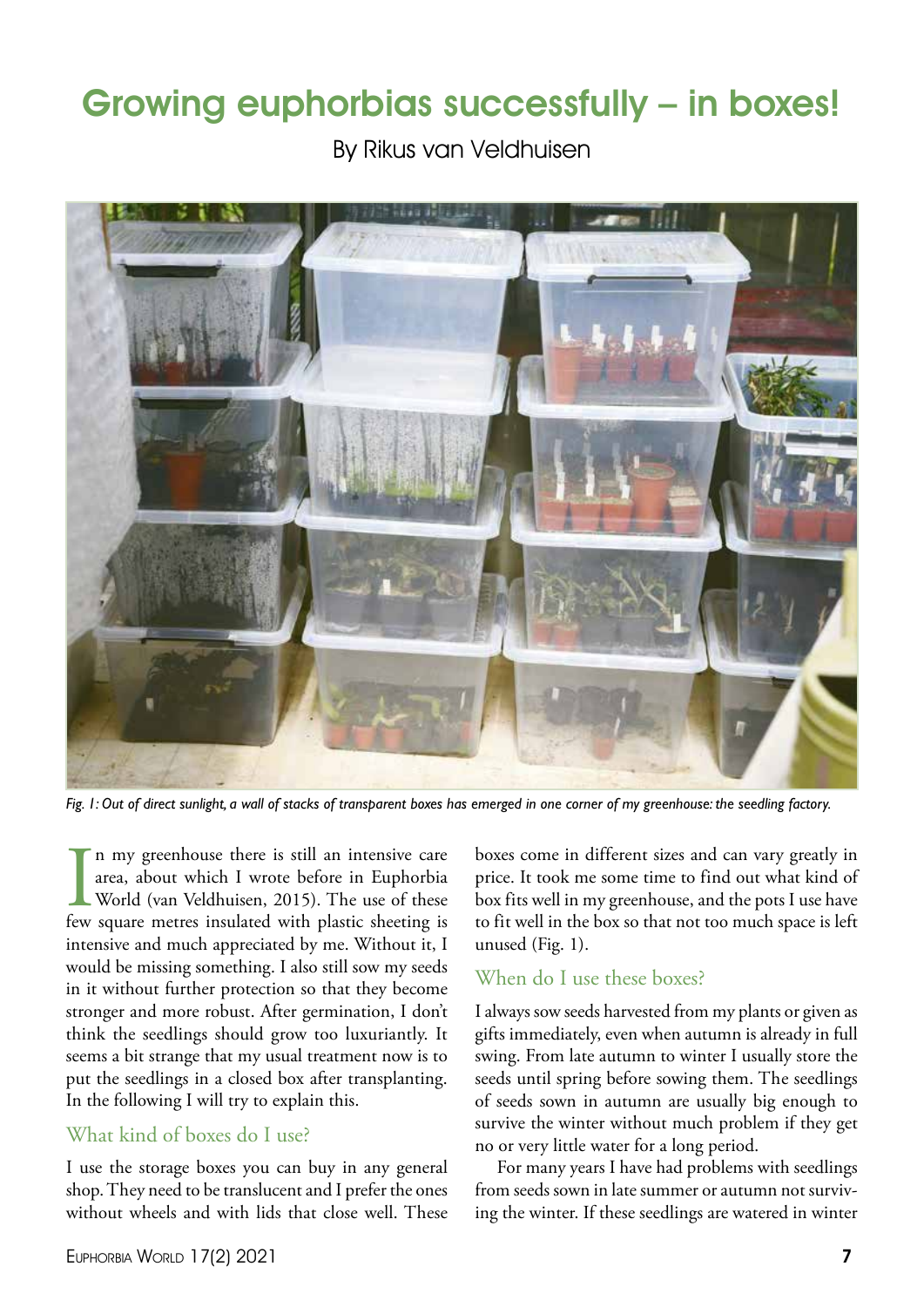

*Fig. 2: Small pots of small seedlings of* Euphorbia ambatomenahensis *have just survived the winter and start to grow. The pots have a diameter of 5.5 cm.*

they rot, and if they are not watered they wither. I must add here that I keep my greenhouse at least 15 degrees Celsius in winter. I am also convinced that additional heating and artificial light will solve the problem, but I have never done this because space and cost prevented me from building such a device.

When I started growing seedlings in boxes, I used the boxes mainly for the smaller seedlings, which were mostly sown late in the season and just transplanted which I assumed would not survive if left unprotected (Fig. 2).

#### For which species do I use these boxes?

Especially *Euphorbia* species related to *Euphorbia milii* respond very well to this treatment. The closed box prevents the seedlings from evaporating too much water, which they do easily with their low succulence and large leaves. I water the freshly potted seedlings moderately, place them in the boxes, close the lid and place the box in a sun-protected but bright corner of my greenhouse. If direct sunlight gets into the boxes, the internal temperature becomes too high and the seedlings are "cooked". So it is very important that you find a shady but bright place to store the boxes.

The seedlings will not lose their leaves and will continue to grow until late autumn or even longer. In winter I try not to keep the seedlings too wet, but definitely not dry. The best thing is that they keep their leaves but don't continue to grow.

It is a bit of work to check the well-being of the seedlings in the boxes. Taking the boxes off the stacks,

*Fig. 3: Seedlings of* Euphorbia leuconeura *and* E. lophogona *are about to find a place in the greenhouse.*

lifting the lids, watering them and removing mould and dead seedlings when necessary is time-consuming and tedious. But I have to say that this way of growing is so successful that I don't pay any attention to them for months.

Taking the plants out of the boxes also requires some care, because if you take the seedlings out of a closed box and put the plants on the tables in the greenhouse, they wilt and often dry out quickly and die. When I think it is time to take the seedlings out of a box, I put the lid on the box at an angle so that fresh air can get into the box but there is still some protection. After a week or two, the plants can be placed in the greenhouse if they are watered abundantly (Fig. 3).

#### Increased use of the boxes

As a collector of *Euphorbia* species, I also try to grow *Euphorbia* species that are not exactly succulents and suitable for my greenhouse. For example, I can mention some species of the *E. milii* group from Madagascar, such as *E. robivelonae, E. mangelsdorfii* and *E. elliotii*. These species are very difficult to cultivate in a succulent greenhouse, but probably quite easy in a greenhouse suitable for tropical orchids. Nevertheless, it is tempting for me to cultivate these *Euphorbia* species as well. I now cultivate these species all year round in boxes without any major problems.

The *E. milii* group of species, which grows on the forest floor in Madagascar, is very well known and appreciated by *Euphorbia* lovers. These are species such as